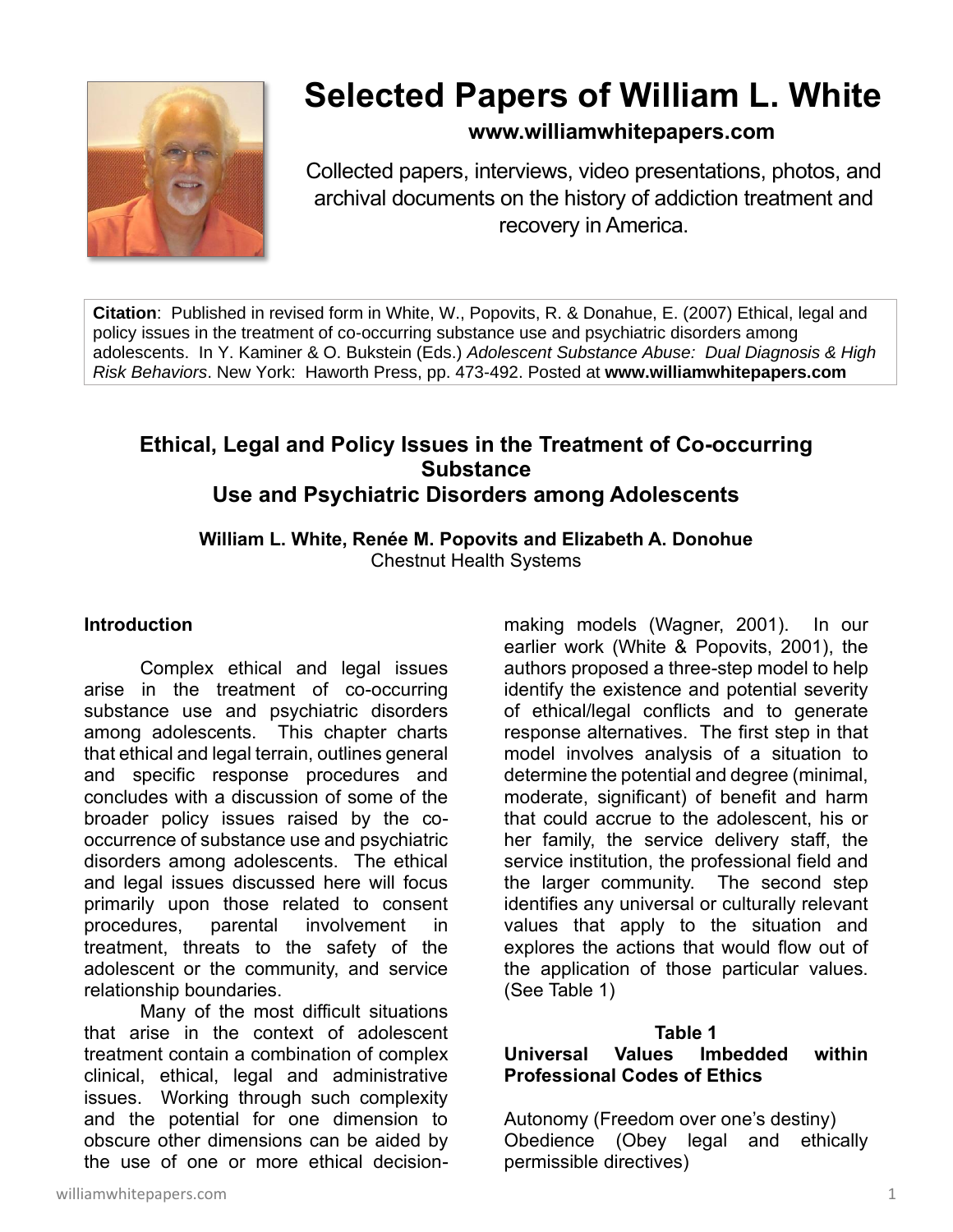Conscientious Refusal (Disobey illegal or unethical directives)

Beneficence (Do good; help others) Gratitude (Pass good along to others)

Competence (Be knowledgeable and skilled)

Justice (Be fair; distribute by merit) Stewardship (Use resources wisely)

Honesty and Candor (Tell the truth)

Fidelity (Keep your promises)

Loyalty (Don't abandon)

Diligence (Work hard)

Discretion (Respect confidence and privacy) Self-improvement (Be the best that you can be)

Nonmaleficence (Don't hurt anyone)

Restitution (Make amends to persons injured)

Self-interest (Protect yourself)

Source: White & Popovits, 2001.

The addition of culturally relevant values suggests that actions that could be beneficial within the dominant cultural context might do harm or injury when misapplied to another context, e.g., relationship engagement/disengagement rituals, nuances of verbal intimacy or physical touch, or gift giving and receiving. The third step identifies existing ethical codes, laws, regulations, organizational policies or historical practices that apply to the situation in question. Models of ethical decision-making can provide great assistance, particularly when used within the more general prescriptions to 1) seek consultation, 2) increase documentation and 3) debrief each incident for its organizational policy and clinical practice implications.

As long-tenured ethical and legal consultants to behavioral health organizations, we have found that ethical and legal issues involved in the treatment of adolescents are less well marked, more frequent and more complex than those encountered in the treatment of adults, and that ethical and legal issues arising in the treatment of adolescents with co-occurring disorders are among the most difficult. The latter is related to more difficult determinations of competence (both

developmentally and in terms of mental status), the involvement of multiple systems of care/supervision with frequently conflicting policies, potentially greater threats to self and public safety and the need for more nuanced and prolonged management of service relationship boundaries. In the discussions below, we will try to illuminate some of the poorly lit ethical and legal pitfalls within this territory.

# **Consent to Treat and Informed Consent**

The most common legal question raised about treating adolescents pertains to the issue of consent. So many clinicians are perplexed by the multiple legal meanings and applications of consent which are further exacerbated by the complex rules relating to a minor's legal right, ability and capacity to execute consents. "Consent" means the voluntary agreement by a person who possesses and exercises sufficient mental capacity to make an intelligent choice to do something proposed by another. Consent implies that this agreement is unclouded by fraud, duress or mistake.

The legal concept of consent requires a provider to obtain a patient's permission prior to treating. Without it, physical touching has been ruled by courts to constitute battery. This is why virtually all treatment centers have patients execute "Consents to Treatment". A Consent to Treatment form typically describes the "informed consent process" and the voluntary nature of the treatment program, references client rights and confidentiality, addresses cooperation in treatment, expressly authorizes specific treatment services, including a number of psychiatric and medical services, discusses withdrawal of consent, and may include specific consent provisions relating to photographs, transportation, personal property and financial responsibility.

As mentioned above, informed consent is one element embodied within the consent to treatment. "Informed Consent" is a fundamental principle grounded in both the law and ethics. Patients should be provided sufficient information to enable them to make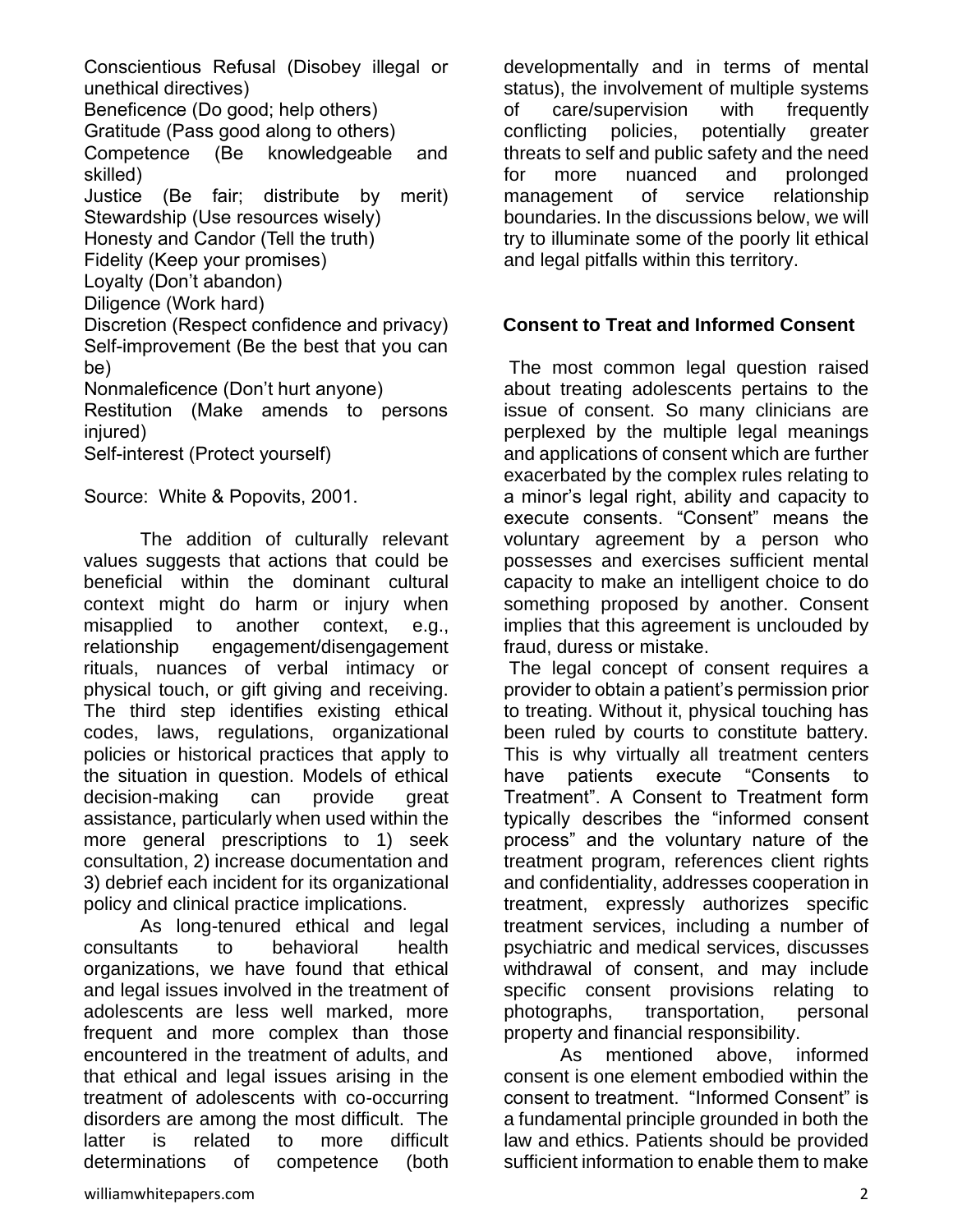an informed choice regarding a proposed course of treatment by balancing the probable risks against the probable benefits. This principle of informed consent requires disclosure of: the nature and purpose of the procedure/treatment, the risks and consequences, the alternatives and the risks of no treatment (Popovits, 2004).

Those issues related to a minor's ability to provide consent to treatment are determined by state law. For example, under Illinois law (410 ILCS 210/4), a minor 12 years of age or older who is determined to be an addict, alcoholic or intoxicated person under the Alcoholism and Other Drug Abuse and Dependency Act, or who may have a family member who is a substance abuser, may consent to receiving medical care or counseling related to the diagnosis or treatment of the disease. The consent of the parent or legal guardian of a minor is not necessary to authorize medical care or counseling related to the diagnosis or treatment of substance abuse or the effects on the minor of substance abuse by a member of the minor's family. The minor's consent is valid and binding as if the minor had achieved his or her majority and the minor's consent is not voidable or subject to later disaffirmance because of his or her age. Other states however, may only permit a minor to enter treatment with a written consent signed by the parents. Even in the those states that permit minors to consent on their own to treatment, because of liability concerns the facility will often have both the minor and the parent sign the consent for treatment. These legal requirements vary among states so be sure to check your applicable state laws. Requiring dual signatures of the minor and the parents for consents, including waivers for recreation activities, field trips, sports participation or use of exercise equipment is also common. Generally, such consents outline the specific activity the patient will be engaged in (using the gym), any inherent risks in that activity (such as an injury), and a release of the provider from liability for engaging in that activity. For adolescents, a provider will usually request that both the adolescent and the parents sign the waiver. Guardians or

authorized agents may also sign the consent. It is also a good idea for the provider to have a witness sign a consent that includes any waiver provisions. It is important to understand that "waivers" are not bulletproof vests shielding the provider from lawsuits or liability. Although in our experience, it often deters the patient or family from bringing claims. In those cases where the Consent to Treatment may also include provisions granting special permission for other medical care, dental care, photographing or videotaping of the minor for staff education, training and supervision purposes, the authors recommend signing by the parent or guardian. In these cases, the minor's signature generally would not be legally required but it is recommended so the minor is aware of his or her rights and responsibilities relating to those issues identified.

#### **Consent for Disclosure**

A "consent for disclosure" is yet another type of consent which has separate and distinct legal meaning. Federal confidentiality statutes and regulations, as well as the Health Insurance Portability and Accountability Act ("HIPAA") Privacy Standards, govern written consents for disclosure. These "written consents" authorize the provider to disclose information about the patient that would otherwise not be legally permissible. To satisfy the requirements under the HIPAA Privacy Standards, many treatment facilities are now referring to consents for disclosure as "authorizations". A facility may also call these legal documents "releases". What is important is not the title or name on the document but the elements included (Popovits, 2005).

42 C.F.R Part 2.31 specifies the required elements for a valid written consent and 45 C.F.R. Part 164.508 sets forth the authorization requirements mandated by the HIPAA Privacy Standards. The authorization must be written in plain language and may contain additional elements as long as they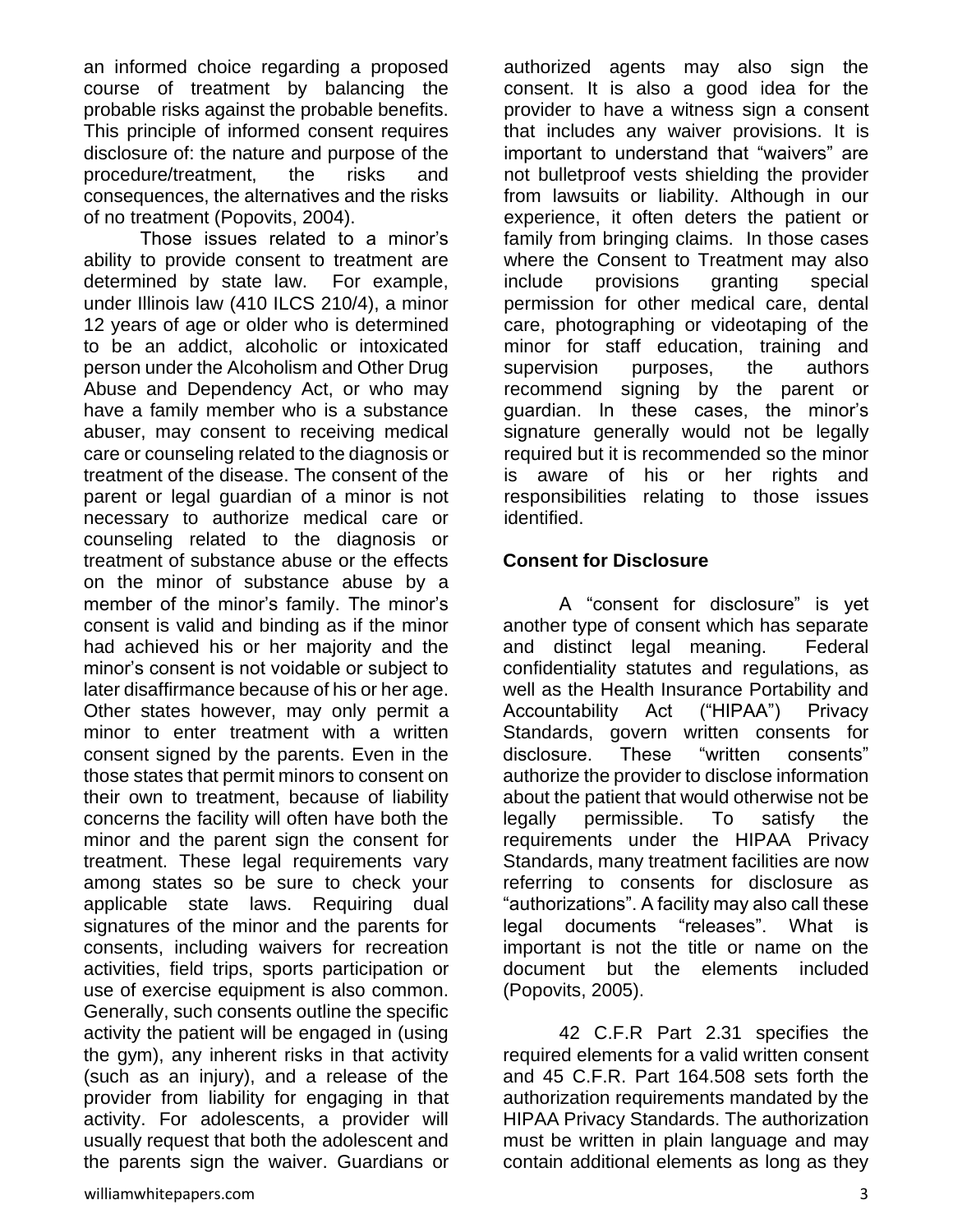do not contradict the required elements of both 42 C.F.R. Part 2 and the HIPAA Privacy Standards. An authorization may be combined with another authorization to create a compound authorization, except that authorizations for use or disclosure of psychotherapy notes may be combined only with another authorization for psychotherapy notes. An authorization cannot be combined with any other type of written permission for the same research study. A multi-party authorization is permissible if the information to be disclosed and the purpose for the disclosure are the same for all parties. However, if the client revokes the authorization for one party, the entire authorization is revoked (Popovits, 2005).

In determining whose written consent is required for the disclosure of information when the client is a minor, the federal confidentiality regulations (42 C.F.R. 2.14) defer to state law. The federal confidentiality regulations provide that parental or guardian consent for disclosure (for purposes herein, this includes consent by any other person legally responsible for the minor) is required only if the applicable state law requires parental or guardian consent before providing substance abuse treatment to a minor. A "minor" is defined as a person who has not attained the age of majority specified under applicable state law. If there is not specified an age of majority under applicable state law, then 18 years will be the requisite age. It is also important to note that if the state allows minors this right, it generally applies to minors between twelve to eighteen years of age. For children under twelve, parents would typically sign in their stead because the child would be deemed incapable of offering consent under the law.

Thus, if a minor client acting alone has the legal capacity under state law to apply for and receive substance abuse treatment, written consent for disclosure may be given by the minor only; parental or guardian consent will not be required under the federal confidentiality rules. This restriction includes the disclosure of privileged client information to the parent or guardian of the minor client for the purpose of obtaining financial reimbursement. However, the federal

regulations do not prohibit a program from refusing to provide treatment until the minor consents to the disclosure necessary to obtain reimbursement. Programs must be careful about the refusal to provide treatment based upon their State Substance Abuse Agency contracts or other applicable funding source agreements. Alternatively, if the state law requires the consent of the parent or guardian for a minor to obtain substance abuse treatment, written consent for disclosure must be given by both the minor and his or her parent or guardian.

The federal regulations also provide an exception if a minor has applied for services and refuses to consent to parental notification. The program may contact the parent without the minor's consent only if the program director: believes that the minor, because of extreme youth or medical condition, does not have the capacity to decide rationally whether to consent to parental notification; and the disclosure is necessary to cope with a substantial threat to the life or well-being of the minor or someone else.

#### **Special Consents Issues Concerning Adolescents**

Additional issues arise when adolescents are receiving substance abuse treatment and are wards of a state child welfare agency or are currently part of the criminal justice system. Criminal justice consents differ from other consents in that the disclosure is made only to those individuals within the criminal justice system who have a need for the information in connection with their duty to monitor the patient's progress, provided that the patient has signed a written consent meeting the general requirements of the regulations. There are three items that are different about criminal justice consents: (1) the duration is typically tied to the proceeding; (2) these consents are NOT revocable; and (3) the persons receiving the information can redisclose the information in connection with their official duties. When an adolescent is a ward of a child welfare agency, the child welfare agency acts in the role of a guardian,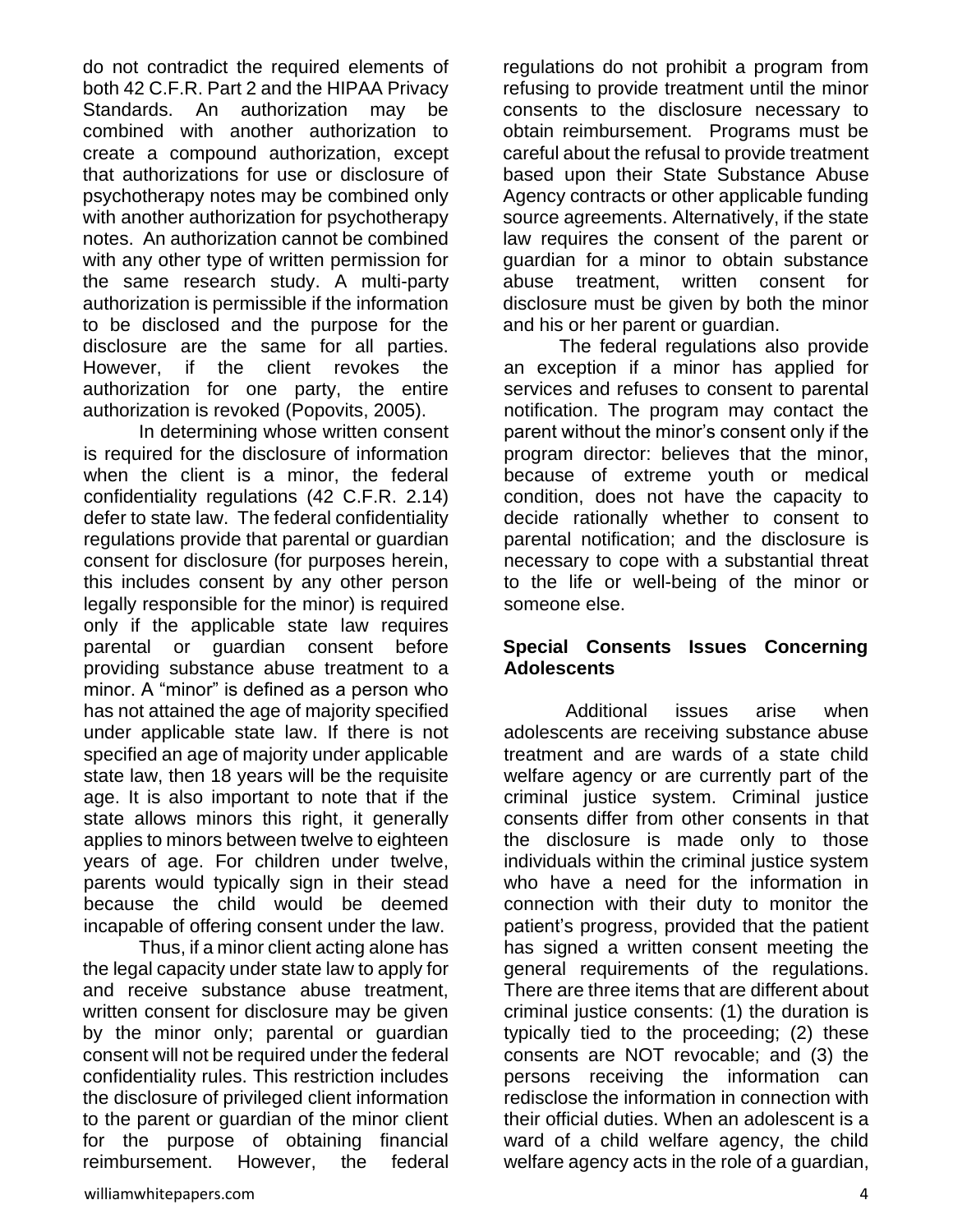and must be informed of, and give consent to, any treatment or research projects in which the adolescent may participate.

#### **Consent for Research Purposes**

The principles of effective consent discussed above also apply to an informed consent given for research purposes. However, the unique issues and possible intrusions that may occur when involving human subjects require additional safeguards to ensure that those subjects are fully informed of the risks involved in consenting to be a part of a research project. At its most basic, informed consent recognizes the right of all persons to be treated with respect, and to treat all persons in an ethical manner that protects them, to the greatest extent possible, from harm. However, the need for protection increases depending on the level of autonomy of the subject. Persons who are completely autonomous (able to deliberate about personal goals and act on such deliberation) need less protection from the point of view that their reasoned opinions and choices should be given weight, and these persons should be given the freedom to act on their considered judgments unless there are other compelling reasons not to do so. On the other hand, some persons who have decreased autonomy require more extensive protection. Prisoners, for example, may be coerced or unduly influenced into entering research projects that may be detrimental to them. Children in general are perceived as possessing diminished capacity to understand and knowingly balance the risks that research may present. The federal regulations governing the protection of human subjects (45 CFR Part 46) detail specific requirements of research informed consents. (See also Scott & White, 2005).

#### **Dual Disorder Clients**

Obtaining an informed consent can be especially difficult when dealing with patients who have a dual diagnosis of both mental illness and substance abuse. The difficulty is in determining whether the

consent is truly informed if they are mentally impaired. Often, if mental impairment is due to substance use alone, consent can be obtained and then revisited when the patient is no longer under the immediate influence of an illegal substance. However, in a dual diagnosis patient the underlying mental illness may be present even after the substance use has ended, or the mental illness has been exacerbated by the use of illegal substances. Such issues may call into question the legal capacity to execute a valid consent. In these cases, the provider should first determine whether the substance abuse or the mental illness is the "primary" disorder. To make a proper identification, a thorough psychiatric and drug history must be taken. If a determination is made that the primary disorder is psychiatric, then the client must be stabilized before substance abuse treatment should be attempted. Once the mental illness has been addressed, the client is more likely to be able to provide an informed consent to enter into treatment. (See also White & Popovits, 2001).

#### **Parental Involvement**

A growing number of adolescent programs that we consult with are insisting on parental involvement in treatment as a precondition for admission of an adolescent. They view such involvement as crucial to the transfer of learning from the institutional environment to the child's natural environment and crucial to the achievement of long-term recovery. Even where family environments are not conducive to recovery and the treatment goal is the physical and emotional emancipation of the adolescent from the family, communications between the treatment staff and the family are often needed to achieve this goal. Parental involvement is becoming the norm as more treatment programs develop family-oriented treatment philosophies and utilize particular family therapy approaches.

#### **Protection of Child and Community**

Our laws, from their Anglo-Saxon beginnings to their present incarnation, are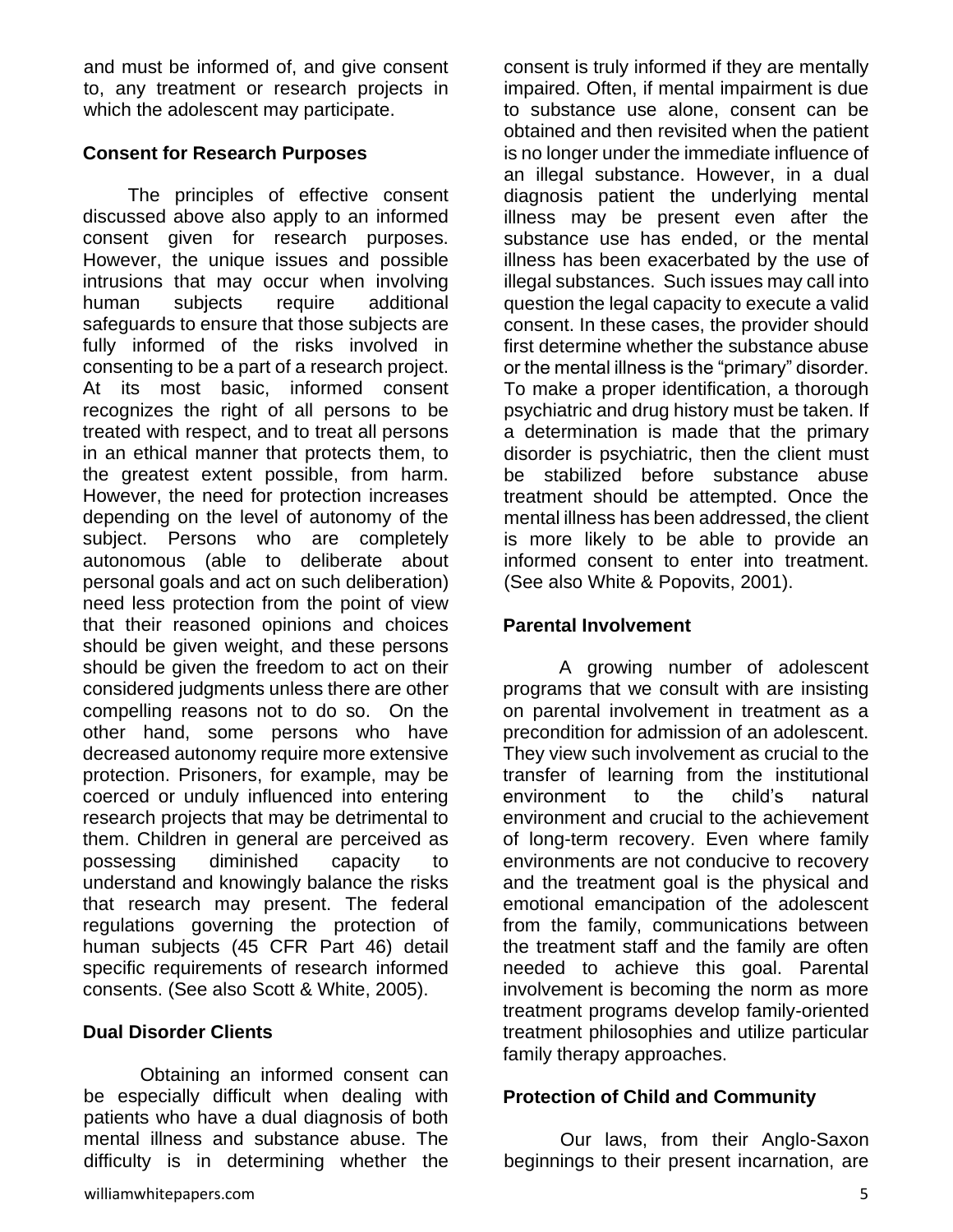based on the notion of protection. Governments enact laws on the basis that they have an obligation to protect all citizens and, in particular, children and adolescents, from harm. This concept assumes that governments, acting on behalf of their citizens, know what is best for them and therefore enact laws to protect them. Most of these laws are enacted on a state level, and therefore the kinds of laws and extent of protection vary from state to state.

Added to this is the notion that a parent, like the state, knows what is best for their children and should therefore be allowed to make decisions for their children's best interests, including decisions concerning their health. However, in juxtaposition to the role of parent, and state, as the protector of children is the position that children, especially adolescents, should be allowed to make their own decisions regarding their lives, including decisions concerning their health. These two positions are often at odds with one another and lead to the current patchwork of state laws that provide a varying degree of rights to adolescents concerning their own health issues.

Lastly, the state also has a heightened interest in the protection of adolescents from other adolescents who, in the eyes of the state, may pose risks to the majority of the population, whether through drug use, sexually transmitted diseases, gang activity, or other socially unacceptable activities. The problem however is that the state, in enacting laws that "protect" others from a perceived threat, often infringe on the rights of the adolescents who are perceived as a threat. In this context, consent and reporting requirements attempt to strike a balance between protection and the ability to make one's own choices, while maintaining confidentiality and lessening the stigma for those who are receiving substance abuse treatment. In the following section we discuss unique problems that may arise when dealing with adolescents in a treatment setting that require actions by providers that, while protecting adolescent patients, may conflict with the goals of confidentiality.

# **Child Abuse Reporting**

Reports of incidents of suspected child abuse or neglect made to the appropriate state or local authorities as required by state law are permissible under the federal confidentiality regulations. No patient consent, court order, or other authorization is needed. However, the restrictions on disclosure continue to apply to the original alcohol or drug abuse patient records maintained by the program, including their disclosure and use for civil or criminal proceedings that may arise out of the report of suspected child abuse and neglect. Note that this exception does not apply to the reporting of other types of suspected abuse or neglect, such as elder abuse or domestic violence (White & Popovits, 2001).

#### **Responding to Self-injury and Threats to Injure Others**

A patient who has been using illegal substances often does so to numb or mask some kind of emotional pain or injury. When the coping mechanism of substance use is gone, these feelings can become overwhelming, and a newly sober patient needs to develop skills to deal with these feelings. Sometimes, these feelings can overwhelm a patient, leading to a threat or attempt to injure oneself or another. Add to this the often intense and shifting emotional states that typical adolescents manifest, and a potentially volatile situation can unfold. Ideally, staff can verbally deescalate the situation and help the patient achieve control. However, sometimes the use of restraint or seclusion is necessary for the patient's safety or for the safety of others.

#### **Special Problems Related to Isolation and Restraint**

While balancing the need to prevent injuries to patients while using restraint and seclusion, there is also a need to protect patients from harming themselves or others. Adolescent substance abuse treatment patients are considered especially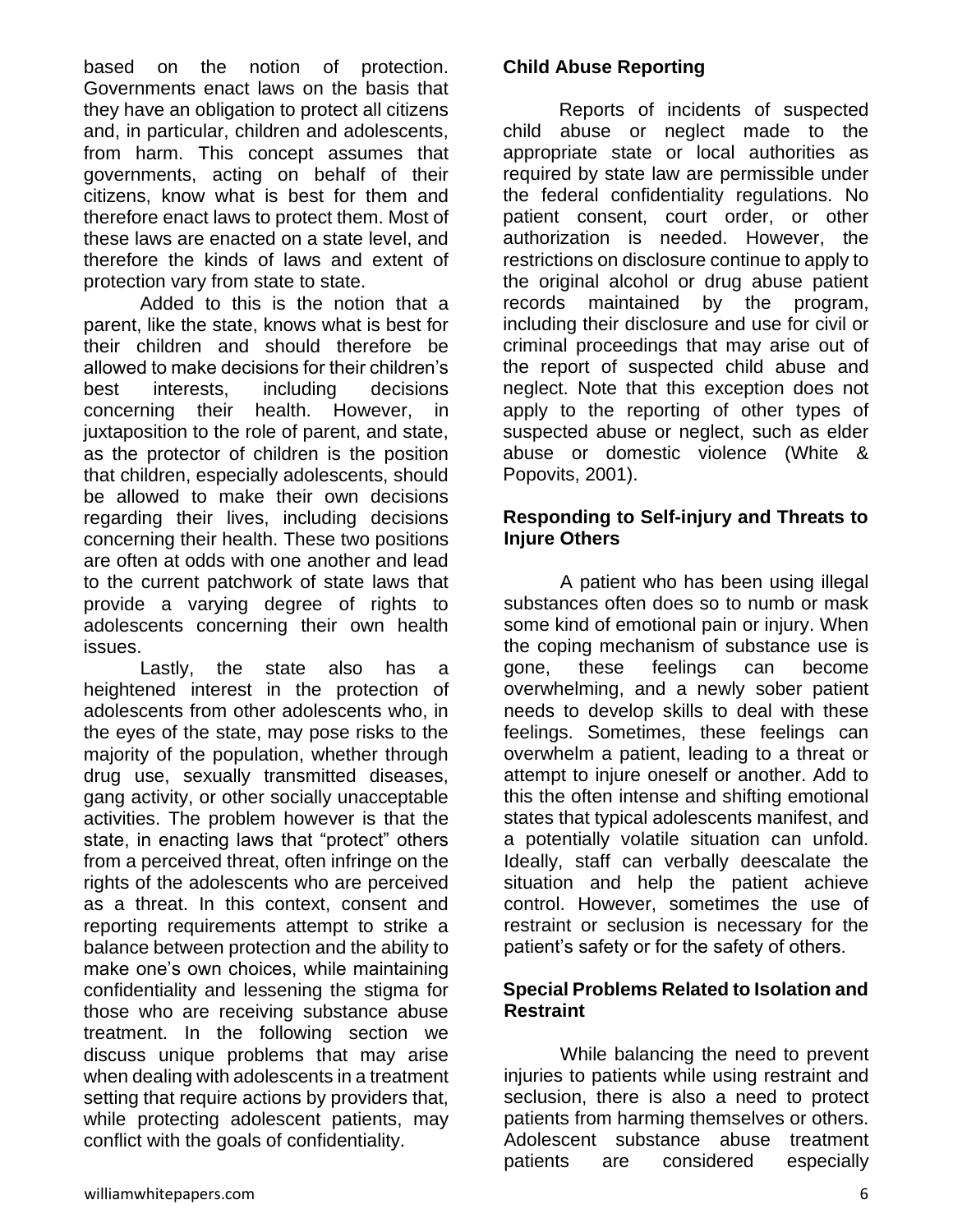vulnerable, and those that provide treatment services are therefore subject to additional scrutiny, no more so than in the area of restraint and seclusion. The Centers for Medicare and Medicaid Services ("CMS") are in the process of enacting rules concerning the use of restraint and seclusion in Psychiatric Residential Treatment Facilities ("PRTF's") that provide inpatient psychiatric services for individuals under 21. If your facility receives Medicaid funding, you need to determine if your state classifies your facility as a PRTF, thus triggering applicability of a number of federal requirements discussed below.

Due to the potential for serious psychological or physical injury that may result from the use of restraint or seclusion, CMS has established additional safeguards for providers who treat patients under 21 years of age. The proposed regulations establish Conditions of Participation ("COP's") that must be adhered to when using restraint and seclusion. The COP's cover the following areas: resident protections; orders for the use of restraint and seclusion; consultation with a treatment team physician; monitoring of residents in and or immediately following restraint or seclusion; requirements for notifying parents or legal guardians; application of time out; post-intervention debriefing; medical treatment for injuries resulting from an emergency safety intervention; facility reporting requirements; and facility responsibility in educating and training its staff. States have also begun conducting unannounced surveys of covered providers to ensure compliance.

#### **Consent for Medical Treatment during Addiction Treatment**

While the focus of many consents is the need for substance abuse treatment, patients often, due to their substance abuse, neglect their health or exacerbate existing health problems. Therefore, while the patient may need substance abuse treatment, it is possible that they will also need medical treatment for a variety to aliments. Many state licensure regulations require a physical

examination upon intake, as well as TB tests. Depending on the results of the exam and the patient history, additional tests or x-rays may also be needed. The patient may also need dental care or eye care. From a medical perspective, a thorough examination is necessary to properly document the patient's health. However, in order to successfully treat a patient who is recovering from substance abuse, the patient needs to be made whole both physically and mentally. If the program treats only the substance abuse issue, without addressing other health issues, the probability of a relapse or unsuccessful treatment episode is increased because the patient is physically less able to continue their sobriety.

Medical treatment issues are even more complex when they involve adolescent patients. States differ on when, and what kind, of medical treatment they should allow a minor to consent to without the involvement of a parent. Some states allow minors to authorize any type of medical care, including contraception. Many states allow minors to consent to only general medical treatment without parental consent. Other states only allow "mature" minors to make healthcare decisions. A mature minor has been determined to be sufficiently mature to make their own healthcare decisions without parental involvement. However, what constitutes a mature minor is left to individual determination by a judge. Still other states only allow "emancipated" minors to make healthcare decisions. An emancipated minor, unlike a "mature" minor, is usually defined by state statute. Generally, the youth must be at least 16, live apart from their parents, and be economically self-sufficient. However, despite laws that allow minors to make medical decisions, parents or guardians will likely wish to be informed of any medical treatment their child may receive. Programs try to avoid this dilemma by requiring parent or guardian consent to any necessary medical treatment upon intake of the adolescent patient. However, programs may be faced with the scenario where a client requests treatment without the consent or notification of their parents or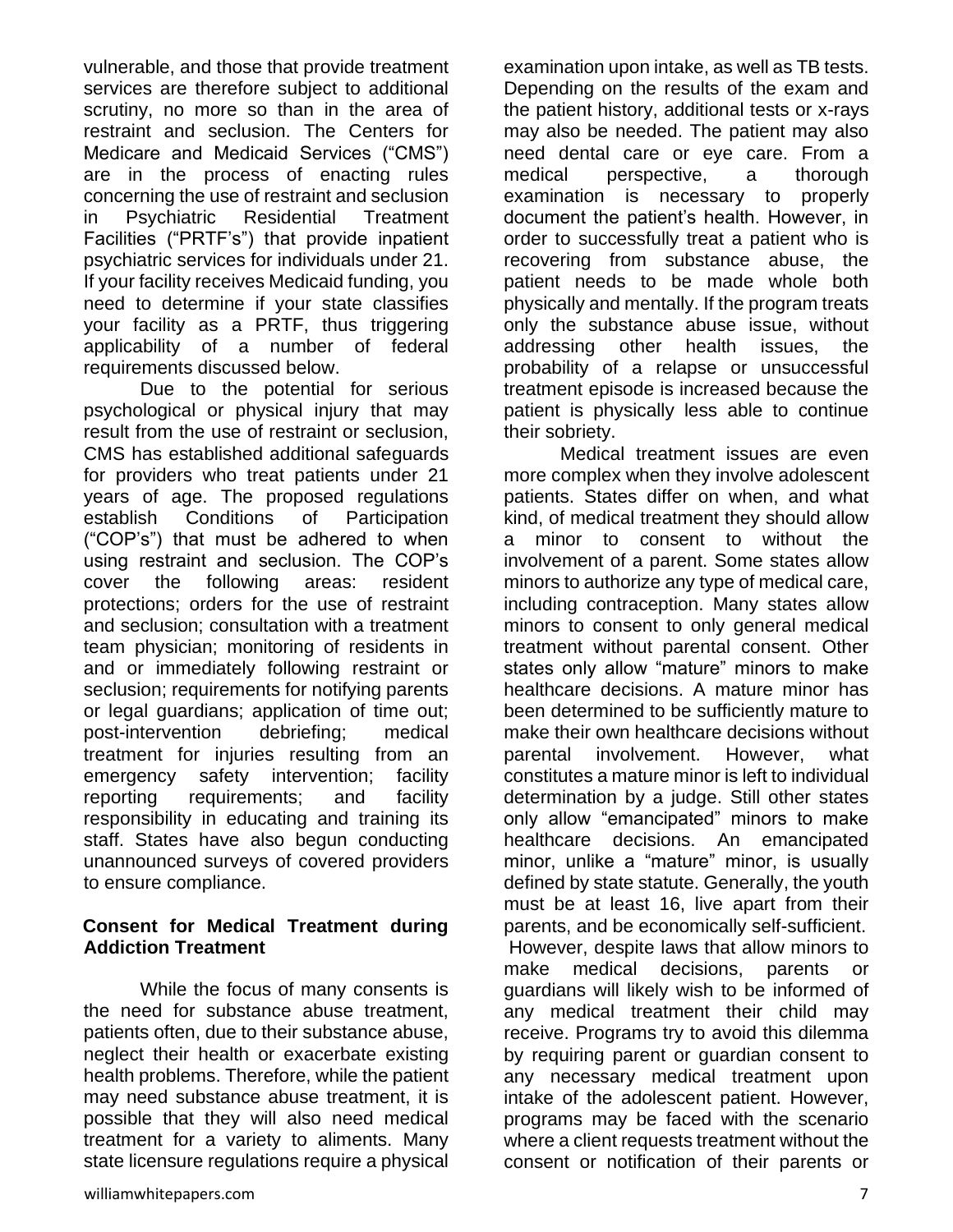guardians. Programs need to weigh the best interests of the patient, as well as complying with state law. Lastly, in some cases the federal confidentiality regulations also allow the program to notify a parent or guardian if the program director believes that, because of extreme youth or medical condition, the adolescent does not have the capacity to decide rationally whether to consent to parental notification, and the disclosure is necessary to cope with a substantial threat to the life or wellbeing of the minor or someone else.

#### **Sexual Activity between Clients in Treatment**

Any provider of adolescent treatment recognizes that hormones are raging in this population. Sexual experimentation occurs among adolescents in general and when confined to a residential setting where the youth may be less than enthusiastic about participation, the temptation to engage in sexual activity exponentially increases.

Obviously, sexual activity between clients in a program raises numerous legal and ethical concerns for the program as well as the patients. First and foremost, a program has a responsibility to protect patients while they are residents of the program. It can be argued that not prohibiting sexual activity between clients is harmful to them due to their vulnerability and immaturity, regardless of whether there was mutual consent. Also, it can be physically harmful to patients because of the spread of HIV and other sexually transmitted diseases as well as other health concerns such as hepatitis or pregnancy. Legally, while there are technically no prohibitions against minors having sex, depending on the minor's age they may be charged with statutory rape, regardless of the consent of either party.

Ethically, patients in substance abuse treatment are emotionally vulnerable and are trying to cope with a variety of emotions. Adolescents in such a state can be presumed to be unprepared to make a reasoned decision regarding their sexuality. Additionally, if the patient also has a dual diagnosis, their mental health issues could

result in poor judgment or impulse control, leading to irresponsible sexual encounters. Furthermore, the goal of treatment is to teach the patient how to deal with the pressures of life and their own personal problems without resorting to the use of illegal substances. Arguably, impulsive sexual encounters are another way to avoid feelings or mask issues without the use of an illegal substance, and may reflect a breakdown in the recovery process.

#### **Health Issues**

All states have statutes regarding public safety and mandatory reporting of communicable diseases to public health officials. Most states also have laws that explicitly allow adolescents to consent to treatment for sexually transmitted diseases, and to contraceptive services. However, state laws vary widely on the level of consent, the age of consent, and to which services a minor may be allowed to consent.

At the federal level, Title X of the Public Health Services Act, passed in 1970, provides that all clinics that receive federal funding must provide confidential sexual health services to all clients, regardless of age. However, numerous efforts have been made to limit this mandate to include parental involvement. Many adults advocate laws that conclude parental involvement, whether through notification or consent, on the basis that government policies that give minors the right to consent to sexual health services without parental involvement undermine parental authority and condone sexual activity. Without such access, adolescents may avoid obtaining contraceptives or sexually transmitted disease treatment because they do not want to involve their parents. (Maradiegue, 2003). Facilities need to be cognizant of peer pressure among adolescents for gang activities, cult or other ceremonial activities, and acts of self-mutilation that are becoming more commonplace among our youth. We have learned of adolescents engaging in devil worshipping ceremonies exchanging blood, only to learn that one of the youths, who had hepatitis, freely shared his fluids but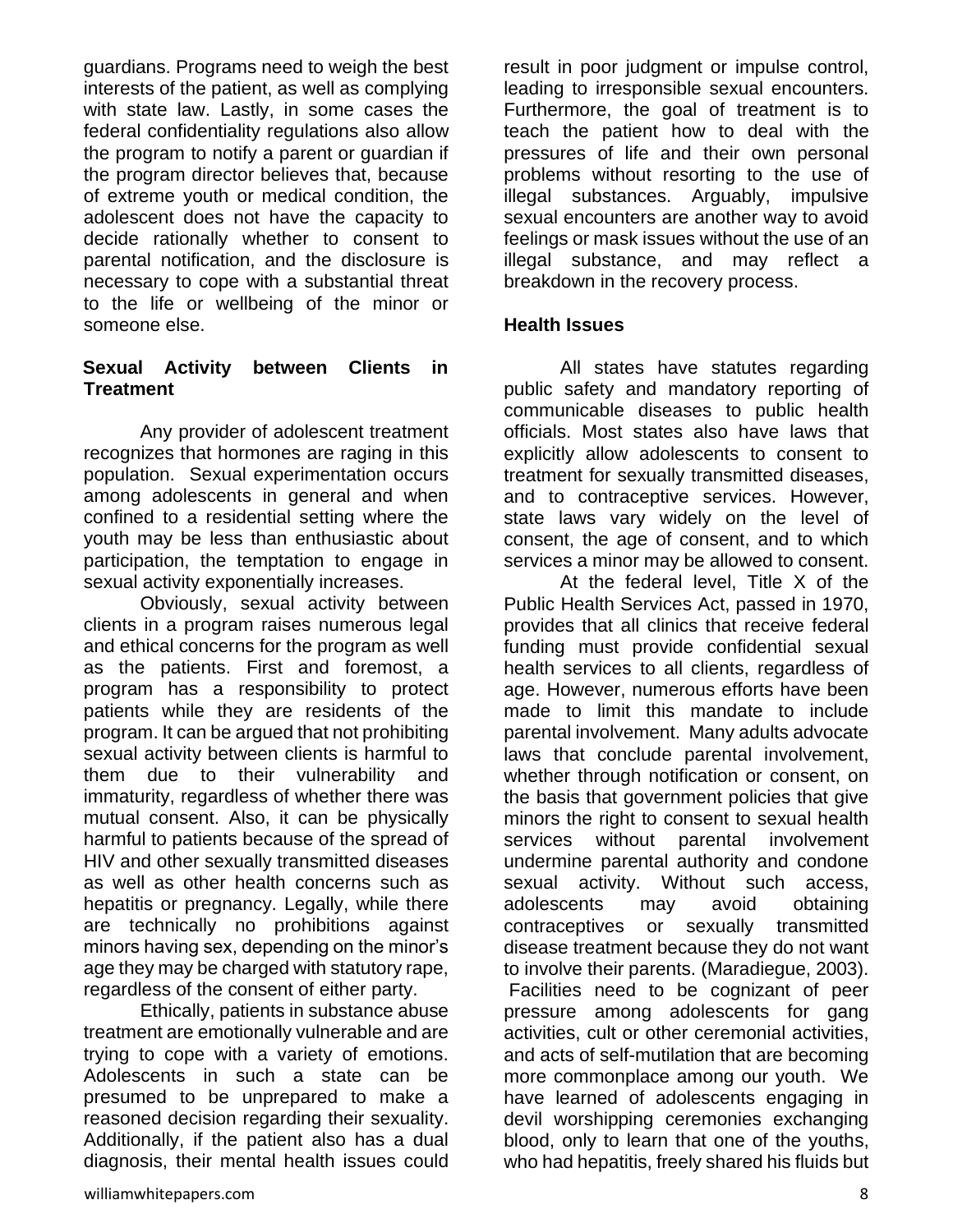failed to share his hepatitis status with his peers. Transmission of communicable diseases does not just occur by sexual activity. Make sure to keep razors and shaving equipment locked up and inventoried. Be mindful of silverware leaving your dining halls. Check belongings upon returns from passes.

#### **Runaways**

Adolescents who run away from treatment pose serious ethical and legal issues for programs. Programs may use temporary restraint to deter a patient from leaving the program (see the discussion of restraint and seclusion above), but patients often find a way to leave the program without being detected, or while on an outing or otherwise while off the program premises. Staff members will need to determine when and how to contact law enforcement and other individuals (parents, guardians, child welfare caseworkers, or probation officers) when an adolescent patient leaves the program. The program should also have a valid consent in place authorizing them to contact the parent or guardian. Additionally, the program will need to decide whether, if the patient is found or returns to the program, the program will allow the patient to return to treatment. The program will need to weigh the circumstances surrounding the incident, the patient's need for treatment, the patient's chances of successfully complying with their treatment goals, and the disruption to other patients. Many safety committees within facilities also view runaway/AMA trends as a key quality improvement indicator to monitor. Strategies to reduce runaways have included increased monitoring and motivation enhancement, staff training in deescalation issues, locked doors and the use of security cameras.

#### **Smoking Policies in Inpatient/Residential Treatment**

While treatment programs have long focused on alcohol and other substance abuse issues, tobacco use has become a

more recent focus of treatment efforts. Tobacco use has long been viewed as an acceptable crutch for recovering addicts. However, with increased awareness of the negative health effects of smoking, treatment providers have begun to counsel patients on these negative effects and the addictive nature of smoking. For adolescents, this issue is even more pertinent because many studies show that if adolescents can be persuaded to not use cigarettes by the time they reach the age of 18, they are much less likely to take up smoking as adults. Additionally, use of nicotine by anyone under the age of 18 is illegal in all 50 states.

Federal attempts to limit adolescents' access to cigarettes gained significant momentum in 1992 with the passage of the Synar Amendment. This Amendment made substance abuse funding from the Substance Abuse and Mental Health Services Administration ("SAMHSA") contingent on states enacting and enforcing laws prohibiting the sale of tobacco to minors. However, state enforcement continues to be uneven, and federal support has been unsuccessful because of limited authority to implement sanctions and limited funding to support states efforts to curb cigarette sales to minors (Brainard, 2003).

Ethically, providers are obligated to help adolescents avoid or stop using nicotine. While focusing on other drug dependence issues is important, the cessation of nicotine use is no less important for the overall health of adolescents. Many providers are faced with a dilemma, however, when many of their staff smoke in the building or on the grounds. In response, some providers have declared their buildings smoke-free in an effort to eliminate conflicting messages and to promote abstinence (Patten, Order-Connors & Sussman, 2004).

#### **Discharging Adolescents to the Correct Party**

Providers are required to provide for the safety of their adolescents clients while they are in treatment. This requirement extends to their discharge. Providers must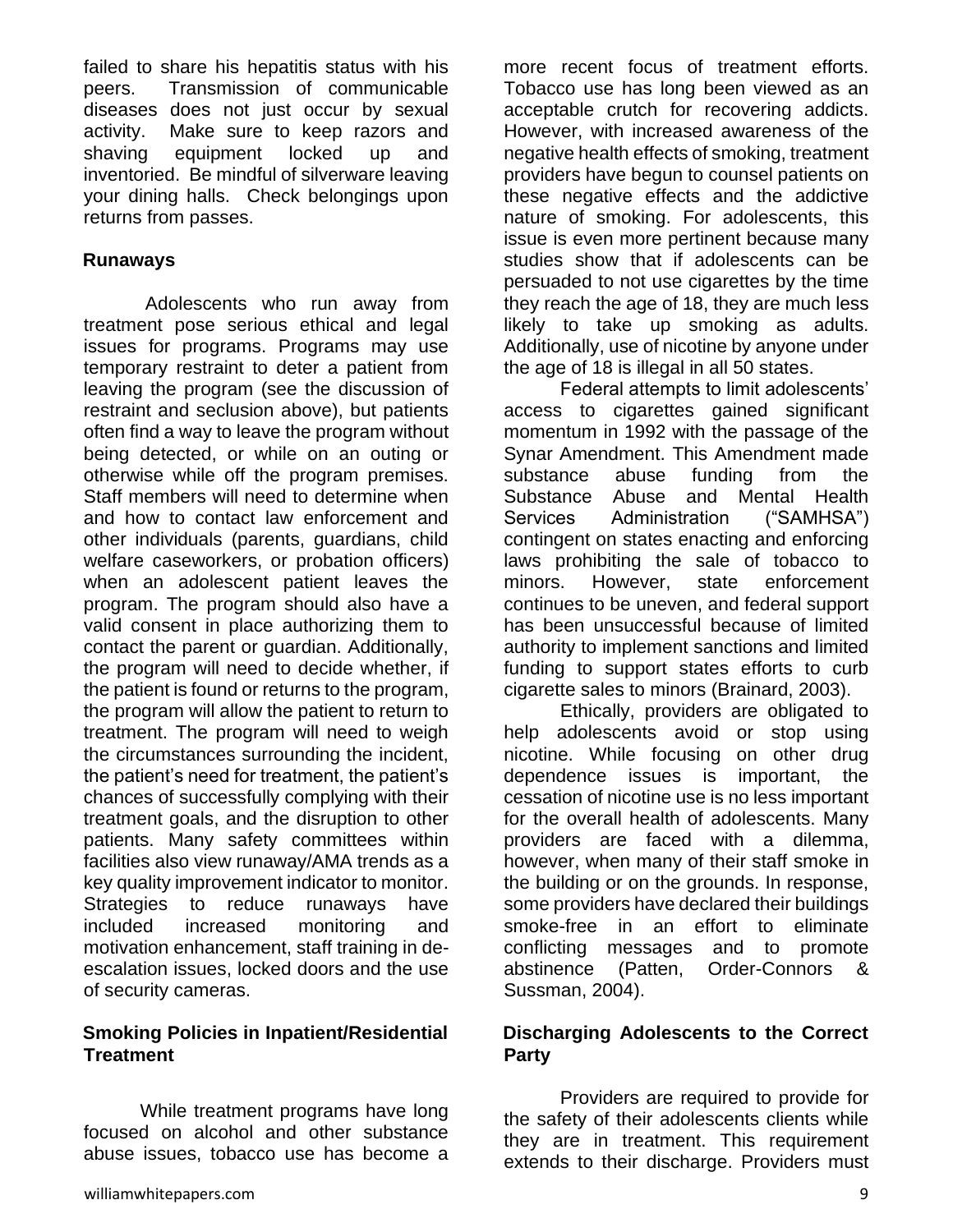ensure that clients leave the program in the company of a parent or guardian that has legal custody of the client. This can become an issue where, for instance, the parents are divorced and it is unclear who has custody of the child, of if the parents are absent and another family member or friend comes to pick up the child. It should be clarified at intake which persons are legally authorized to pick up the adolescent at discharge. However, in instances where the authorized parent or guardian is not available, if that person cannot be contacted, it may be necessary for the program to retain custody of the child until an appropriate party is identified who can take custody of the child. If the child is released to someone who, it is later learned, did not have legal custody to take the child at discharge, the program could be held liable for any negative outcome that may result from that discharge. Alternatively, if upon discharge the parent or guardian who arrives to take custody of the child appears impaired or otherwise unable to safely take the adolescent, the program may again have to retain custody of the child, or find a suitable temporary placement until other arrangements can be made.

#### **Relationship Boundaries**

At their most primary level, professional codes of ethics seek to prevent harm and injury that can occur in the name of help. Such codes implicitly affirm the potential for harm within professional interventions and explicitly assert that the potential for such harm must be actively managed. A focal point of that management is the relationship between service provider and service recipient. Two related concepts, *boundary* and *dual relationship*, are central to this management process.

Boundary is the demarcation of roles within the professional helping relationship. The ongoing management of this boundary governs the pace and degree of intimacy in the service relationship. Dual relationships occur when a service provider occupies more than one role relationship with a client and his or her family and, as a result, blurs

this boundary. Because multiple role relationships compromise the service provider's objectivity and often threaten the client's/family's comfort and safety, professional certification/licensure bodies either prohibit or discourage entering into or continuing a counseling relationship when a non-clinical relationship also exists.

Relationship boundary problems frequently arise in the treatment of adolescents with co-occurring disorders. These problems flow from the clinical characteristics of clients (e.g., histories of traumatic victimization, chaotic relationships, emotional volatility), the duration of the service relationship (often more prolonged) and the nature of the service relationship (often quite intense). The personal and professional histories of service providers (e.g., persons in various stages of personal/family recovery from substance use or psychiatric disorders) can also heighten the potential for problems of transference and countertransference.

A continuum of intimacy exists within service relationships: 1) a zone of safety for clinician and client (actions that are always okay), 2) a zone of vulnerability resulting from increased attachment or sudden disengagement (actions that are sometimes okay and sometimes not okay), and 3) a zone of abuse resulting from harmful intimacy or precipitous detachment (actions that are never okay) (Milgrom, 1992). The boundaries between these zones are not always clear, can vary from client to client, and can also vary with the same client at different stages in the service relationship.

Some of the most common boundary problems that arise in behavioral health treatment include a lack of clarity about when an individual's status as a client begins and ends (if ever); social encounters with clients; preexisting relationships with clients or their families; dual service relationships (e.g., serving as a client's counselor and A.A. sponsor, simultaneously seeing a client/family at an agency and in private practice); gift giving and receiving; and the emotional, social, financial or sexual exploitation of clients. In reviewing complaints of ethical breaches filed with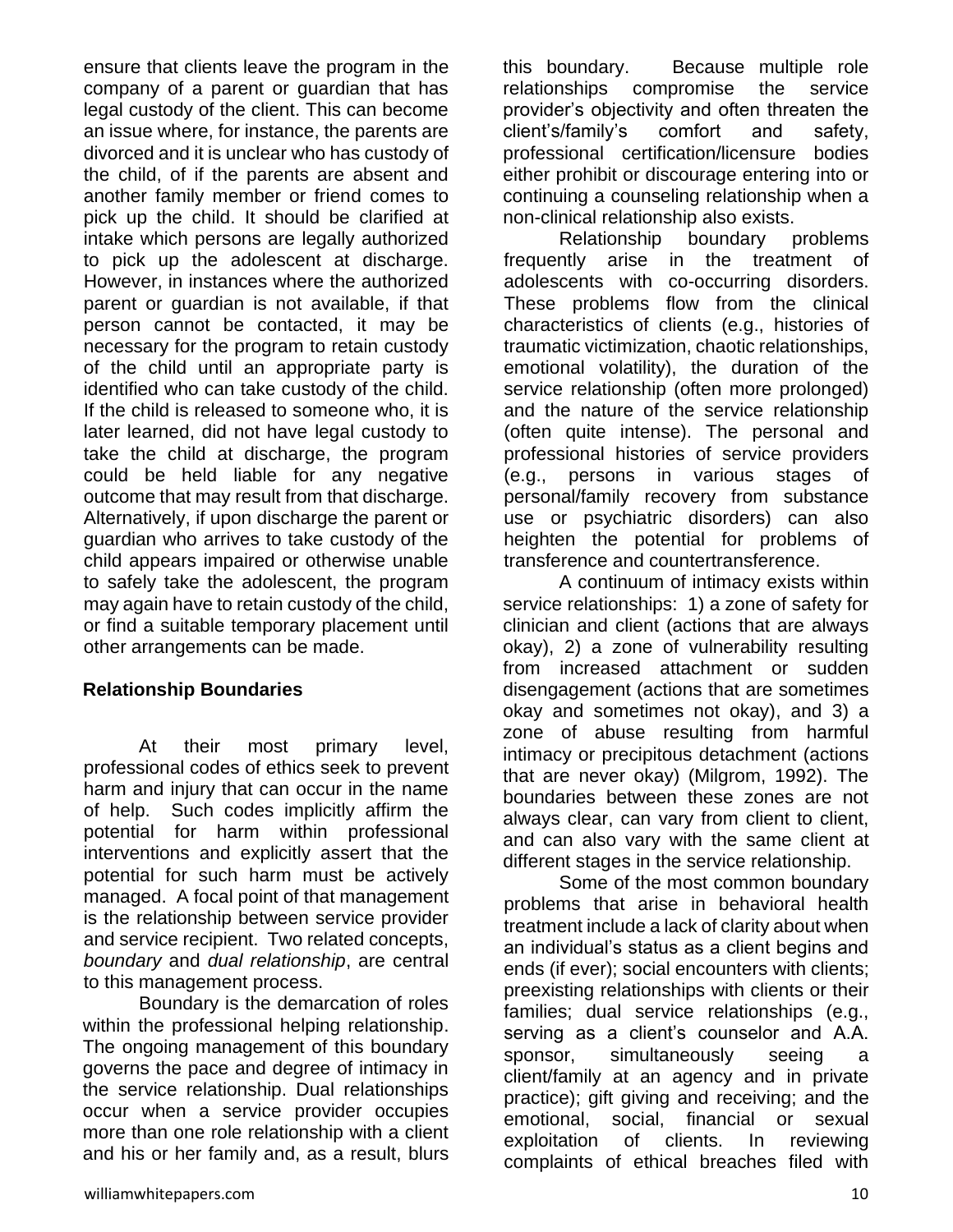state licensing boards for addiction counselors, sexual exploitation is the most frequent cause of such complaints (St. Germaine, 1996).

Boundary violations, whether in the form of sexual exploitation or clinical abandonment, often constitute the end stage of the intensification or weakening of the service relationship rather than an event without history or context. As such, there are progressive warning signs of such drift that can be self-monitored or monitored in clinical supervision. Warning signs of enmeshment include preoccupation with a client, paternalistic ownership of a client, increased frequency and durations of sessions with a client, deprofessionalization of contact setting, heightened self-disclosure, sexualization of session content, heightened dependence of client on therapist, reluctance in bringing the case to supervision, resistance to terminate or refer, and courtship behavior (dressing up, frequent calls/cards, gifts, verbal intimacy, escalation of touch). Signs of failure to engage or disengagement include tardiness or refusal in returning calls to a client, lowered frequency and duration of sessions, hostile countertransference resulting in administrative discharge, precipitous termination following exhaustion of benefits, objectification of client (focus on diagnosis/disease rather than the person), complaints of therapist disinterest (e.g. daydreaming or dozing in sessions) and medicating rather than listening to the client (White, 1995).

We have found several strategies helpful in minimizing relationship boundary problems in the treatment of adolescent behavioral health disorders. The foundational strategy is the development of an organizational code of professional practice that explicitly defines the service relationship standards to which all organizational members will be held accountable. These codes define "client" (who is encompassed in that term, when that status begins and ends), establish policies governing dual relationships and outline the problem solving process staff are expected to use when relationship boundary questions arise. Other helpful strategies include orientation to the code of professional practice for all new employees and volunteers, refresher training on relationship boundary management for all staff, rigorous clinical supervision (that includes the identification and active management of transference and countertransference), the use of a corporate compliance officer to investigate allegations of inappropriate professional conduct and access to an outside consultant to process decisionmaking on difficult ethical/legal issues. A central theme within all training and supervision is the nature of the fiduciary relationship that exists between the behavioral health service provider and the behavioral health service recipient and the demands that this fiduciary responsibility dictate in establishing and maintaining appropriate boundaries within the service relationship.

The authors have experimented with a variety of training formats on boundary issues and have found two that work very well. The first is a critical incident (events that posed a threat of injury to clients, service staff, the service organization, the professional field and the community) approach in which staff members work in small groups to respond to an ethical dilemma presented in the form of a case study. Groups are asked to identify the ethical issues in the situation (who can be harmed and to what degree), identify ethical principles that apply, identify legal standards and professional or organizational standards that would apply to the situation and decide how they would respond to the situation. We have found this format very effective in heightening ethical sensitivities and sharpening ethical decision-making abilities.

A second format is the use of worksheets that explore the appropriateness or inappropriateness of very specific behaviors. Using a format developed by Milgrom (1992), we provide a list of verbal communications (e.g., "You are a beautiful person." "I really care about you." "You are very special to me."), a list of physical contacts (e.g., patting a client on the back, reaching over and patting a client's knee,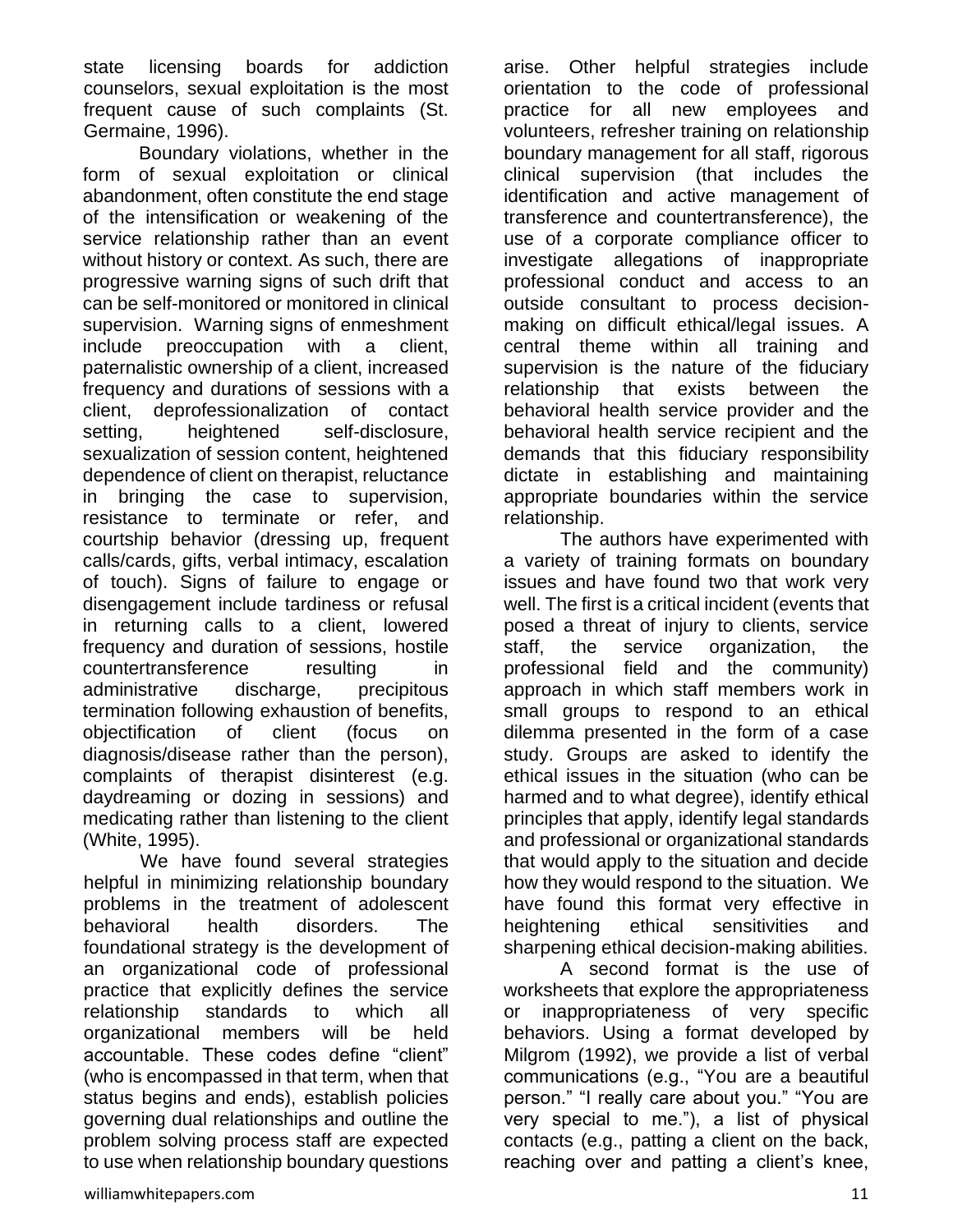holding a client's hand, touching a client's face), or a list of boundary decisions (e.g., giving your home or cell phone number to a client, giving a client a gift, accepting a gift from a client) and then ask staff individually or in small groups to decide whether each action is always okay, sometimes okay or never okay for their service role and service relationships. When "sometimes okay" is chosen, staff must further define under what circumstances the action would be okay and when it would not be okay. We have found this format the most successful vehicle for exploring the subtleties of relationship boundary management in the treatment of adolescents with complex behavioral health disorders.

There are several frontier issues in the service relationship arena in which the ethical and legal responsibilities have not yet been well defined. These include 1) the application or misapplication of professional codes of ethics to peer-based recovery support specialists (paid and volunteer), 2) the degree of responsibility in milieu-oriented programs to manage the relationship boundaries between adolescent clients (e.g., preventing exploitation of one client by another), and 3) ethical issues that arise in the relationships between clients and research staff who are conducting long-term follow-up studies of treated adolescents (White, 2004; Scott & White, 2004).

#### **Policy Issues**

This text has provided an in-depth overview of the diverse patterns in which substance use disorders and other psychiatric disorders interact to create unique challenges to youth, their families, their communities and the state and national infrastructures that have been established to respond to these problems. The policy issues raised by these discussions are substantial. It is quite clear that adolescent clients and families with multiple problems (many of which have complex intergenerational histories) are becoming the norm in caseloads across health and social service systems, and that these categorically segregated service systems are ill-prepared

to respond to the wide range of intense needs experienced by these young people and their families. Studies of specific youth problems (e.g., substance use, depression, suicide, truancy/dropout, criminality and violence, homelessness, HIV/AIDS) consistently note the synergistic interaction of numerous problems and the repeated recycling of these adolescents and their families through multiple silos of specialized care that do little to stem the trajectory of relapse and problem intensification. If there is a vision that emerges from these chapters it is of an integrated system of care based on a comprehensive, strengths-based assessment; the delivery of evidence-based treatments delivered by a multidisciplinary (and often multi-agency team); and sustained post-treatment monitoring, support and, when needed, early reintervention. Fulfilling that vision will require a comprehensive national youth policy, an integration if not consolidation of youth and family serving agencies, the development of integrated funding streams and a shift from acute models of problem stabilization to models of sustained recovery management aimed at the achievement of global health for the adolescent and his or her family. Such a shift will address both the issue of access to services for co-occurring disorders (particularly in rural and historically disempowered communities) and the quality of those services. Many frontline clinicians continue to dream of a system that can facilitate the long-term recovery of adolescents with co-occurring disorders and that is also potent enough to break intergenerational cycles of problem transmission within families and communities.

A national youth policy and integrated systems of care that bring together formal youth serving agencies (e.g., health and human service, criminal justice, child protection) and also integrate indigenous sources of community support (e.g., recovery mutual aid societies, advocacy organizations, churches) will challenge the historical isolation of those with co-occurring disorders. A major challenge will be how to reconcile confidentiality and privacy laws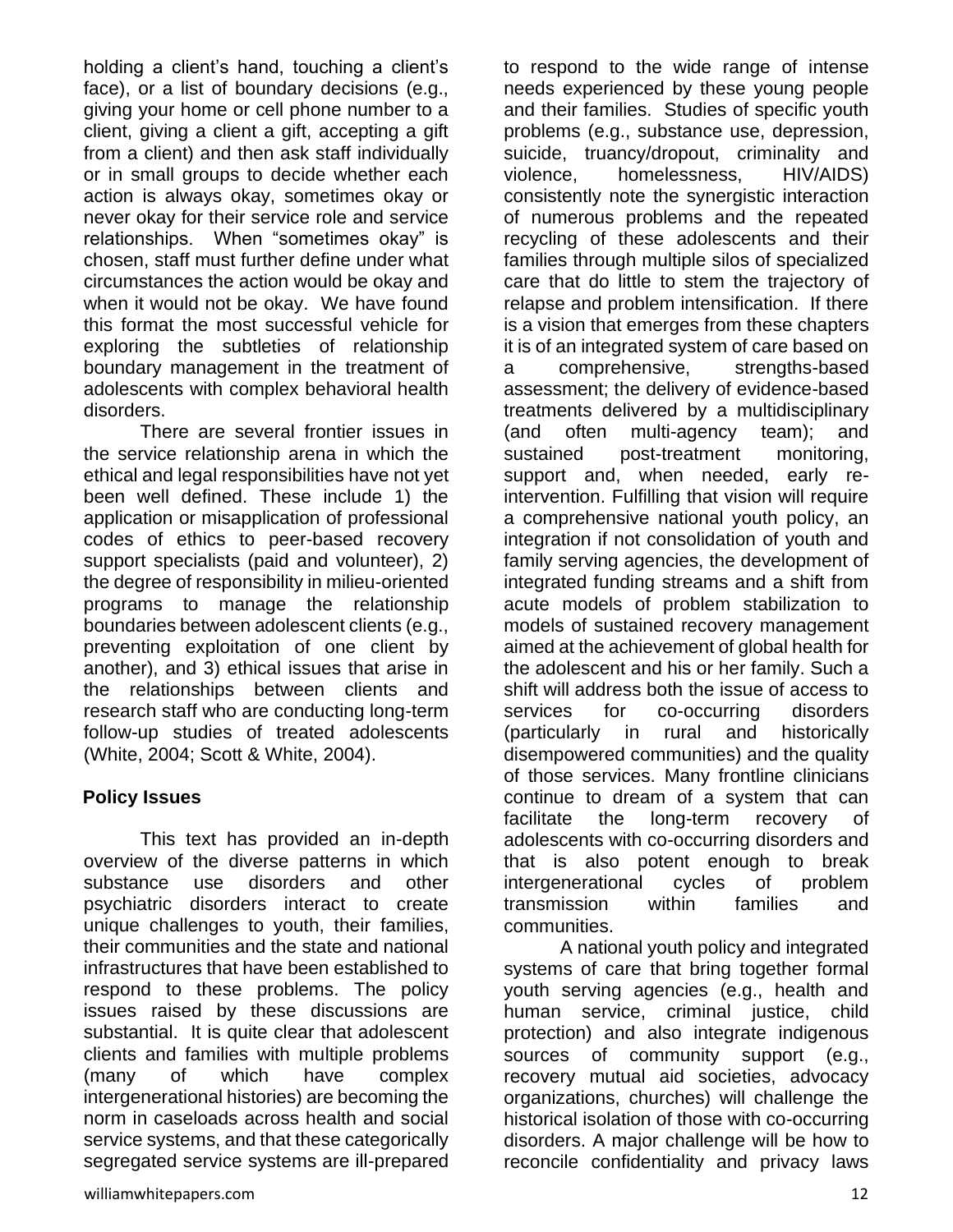and regulations whose effect have been to isolate those with psychiatric and substance use disorders from the effects of stigma with new clinical philosophies that focus on enmeshing individuals and their families in a natural web of community support. As we move toward the latter, a major obstacle may be the very laws and regulations we have implemented with the noblest of intentions. This shift will also require an examination of the legal and ethical guidelines that govern our relationships with other professionals and organizations.

These chapters reveal the emergence of treatment protocol based on the best scientific studies. A significant research agenda continues in the area of co-occurring disorders in adolescents, but the need to transfer what is currently know about these disorders and their treatment from the standpoint of science is now upon us. A major policy issue is how this new emerging knowledge can move from research centers to frontline clinicians across the country. That transfer of clinical technology will require infusion of this new information into manual-guided clinical protocol, the integration of these training manuals within education and training institutions, the certification of youth workers in these evidence-based practices and the development of supervisory mechanisms for monitoring clinician fidelity to clinical protocol.

On the ethical front, we see a number of needed technical developments. There exists no ethical casebook focused specifically on the ethical issues that arise in the treatment of adolescent substance use or psychiatric disorders, and there is no model code of ethics specifically defined for agencies serving youth with substance use and psychiatric disorders. Particularly needed is a model code of ethics for the new "recovery coach" or "recovery support specialists" roles that we see being added to multidisciplinary service teams. Filled by volunteers or paid workers without formal clinical training, these positions can play an important role in the delivery of non-clinical, post-treatment support services, but the individuals filling these roles need guidance

Every movement into new clinical frontiers, and every movement toward new clinical service models, moves us as individuals and organizations into unexplored ethical and legal territory. We can minimize harm to multiple parties in this process through the development of codes of professional practice, the orientation and training of all staff and volunteers, the delivery of rigorous supervision, the provision or legal and ethical consultation and the debriefing of all critical incidents.

# **References**

- Boonstra, H. & Jones, R. (2004). Confidential reproductive health services for minors: The potential impact of mandated parental involvement for contraception. *Perspectives on Sexual and Reproductive Health*, 36(5), 182-191.
- Brainard, B. (2003). "Enforcing no tobacco sales to minors: Few states do it despite federal regulations" Prepared for the *Robert Wood Johnson Foundation, National Program Project Report.* Accessed November 29, 2005 at

[http://www.rwjf.org/portfolios/resourc](http://www.rwjf.org/portfolios/resources/grantsreport.jsp?filename=031604.htm&iaid=143) [es/grantsreport.jsp?filename=0](http://www.rwjf.org/portfolios/resources/grantsreport.jsp?filename=031604.htm&iaid=143)  [31604.htm&iaid=143](http://www.rwjf.org/portfolios/resources/grantsreport.jsp?filename=031604.htm&iaid=143)

- Maradiegue, A. (2003). Minor's rights versus parental rights: Review of legal issues in adolescent health care. *Journal of Midwifery and Women's Health*, 48(3), 170-177.
- Milgrom, J.H. (1992). *Boundaries in Professional Relationships: A Training Manual*. Minneapolis, MN: Walk-In Counseling Center.
- Patten, C., Order-Connors, B. & Sussman, S. (2004). Tobacco use. In: Coombs, R. (Ed.), *Addiction Counseling Review: Preparing for Comprehensive Certification Exams.* Lahaska Press, pp. 203-224.